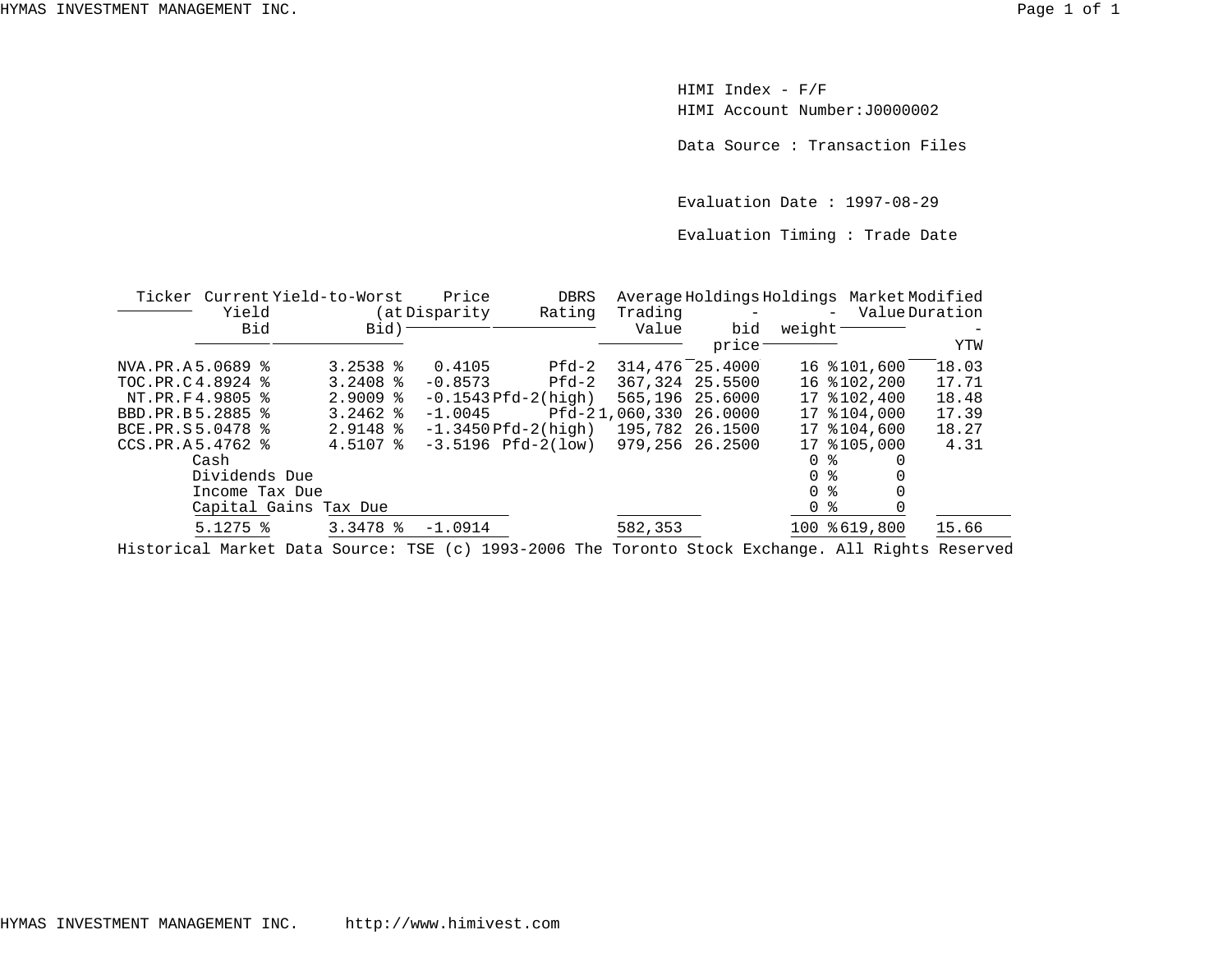HIMI Index - Split Share HIMI Account Number:J0000005

Data Source : Transaction Files

Evaluation Date : 1997-08-29

Evaluation Timing : Trade Date

|                  | Ticker Current Yield-to-Worst                                                                         |            | Price                | DBRS         |                               | Average Holdings Holdings Market Modified |                     |                |
|------------------|-------------------------------------------------------------------------------------------------------|------------|----------------------|--------------|-------------------------------|-------------------------------------------|---------------------|----------------|
|                  | Yield                                                                                                 |            | (at Disparity Rating |              | Trading                       |                                           | $\equiv$            | Value Duration |
|                  | Bid                                                                                                   | Bid)       |                      |              | Value                         | bid                                       | weight <sup>-</sup> |                |
|                  |                                                                                                       |            |                      |              |                               | price                                     |                     | YTW            |
| CAC.PR.A5.2529 % |                                                                                                       | $5.2161$ % |                      |              | 2.0160 Pfd-13,432,382 25.7000 |                                           | 49 \$102,800        | 7.54           |
| PIC.PR.A5.4416 % |                                                                                                       | 4.7971 %   |                      | 0.0381 Pfd-2 |                               | 85,061 15.8500                            | 51 %105,672         | 5.19           |
|                  | Cash                                                                                                  |            |                      |              |                               |                                           | 0 %                 |                |
|                  | Dividends Due                                                                                         |            |                      |              |                               |                                           | 0 %                 |                |
|                  | Income Tax Due                                                                                        |            |                      |              |                               |                                           | 0 %                 |                |
|                  | Capital Gains Tax Due                                                                                 |            |                      |              |                               |                                           | 0 %                 |                |
|                  | $5.3486$ %                                                                                            | $5.0037$ % | 1.0135               |              | 1,735,665                     |                                           | 100 % 208, 472      | 6.34           |
|                  | $H_1^1$ etau 100 Meulet Dete Gouvest MGD (e) 1002.3006 Mbs Meuspts Gtael: Bushanne, 311 Dishts Desaur |            |                      |              |                               |                                           |                     |                |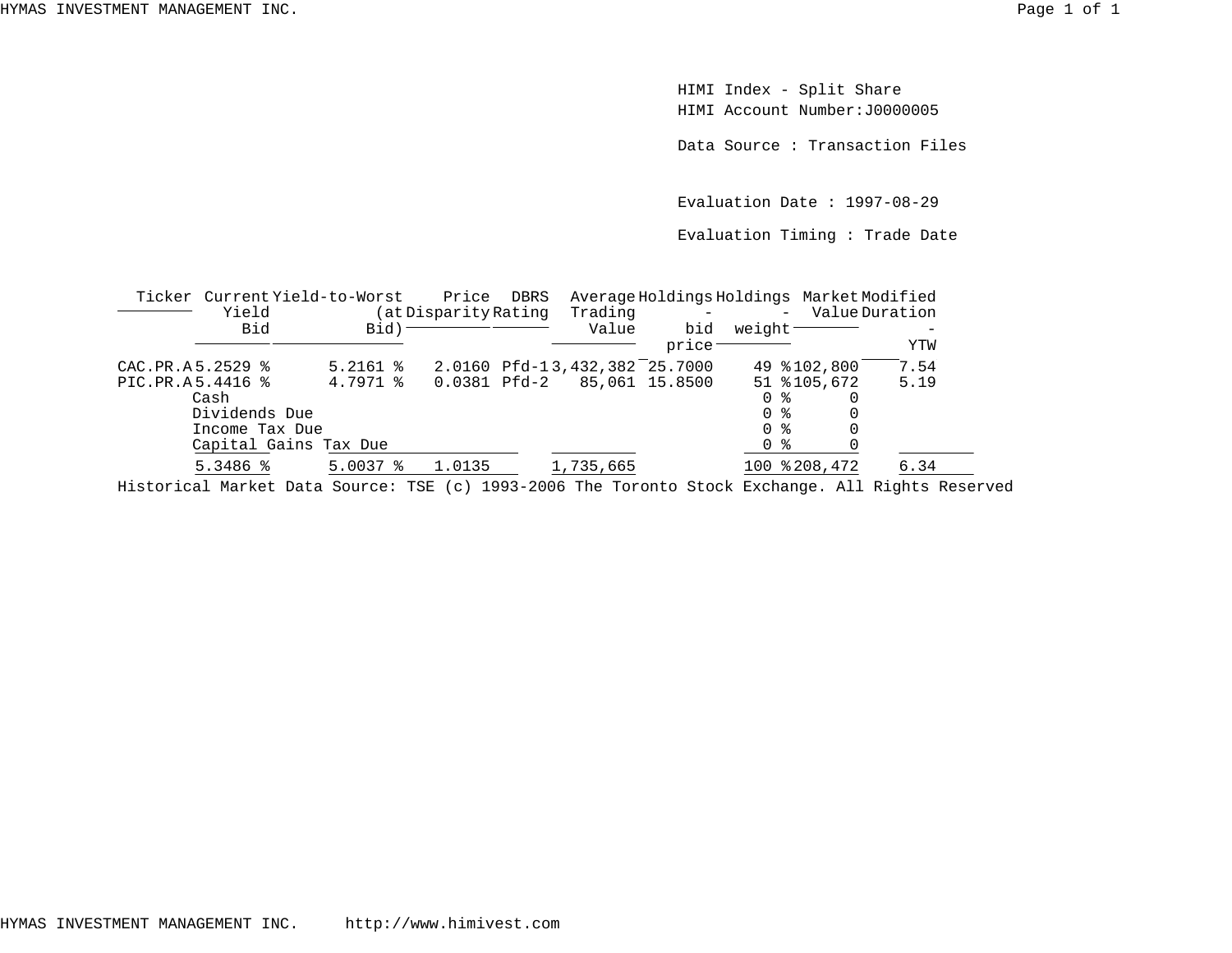HIMI Index - Op Ret HIMI Account Number:J0000004

Data Source : Transaction Files

Evaluation Date : 1997-08-29

Evaluation Timing : Trade Date

|                  |       |                | Ticker Current Yield-to-Worst | Price         | <b>DBRS</b>                     |                 | Average Holdings Holdings Market Modified |                          |                 |                   |
|------------------|-------|----------------|-------------------------------|---------------|---------------------------------|-----------------|-------------------------------------------|--------------------------|-----------------|-------------------|
|                  | Yield |                |                               | (at Disparity | Rating                          | Trading         | $\equiv$                                  | $\overline{\phantom{a}}$ |                 | Value Duration    |
|                  | Bid   |                | $Bid$ ) -                     |               |                                 | Value           | bid                                       | weight-                  |                 |                   |
|                  |       |                |                               |               |                                 |                 | price <sup>-</sup>                        |                          |                 | YTW               |
| BNS.PR.D9.0864 % |       |                | $5.0858$ %                    |               | $0.2568$ Pfd-1(low)n            |                 | 95,442 25.4500                            |                          | $3$ $$101,800$  | $\overline{0.24}$ |
| W.PR.F4.7945 %   |       |                | 4.5635 %                      | 0.0000        | $Pfd-2(low)$                    |                 | 52,623 25.5500                            |                          | $3$ $$102, 200$ | 3.87              |
| CU.PR.V5.1657 %  |       |                | 3.8315 %                      | 0.9165        | $Pfd-1(low)$                    | 32,986          | 25.6500                                   |                          | $3$ $$102,600$  | 1.75              |
| CM.PR.N5.1629 %  |       |                | 4.8406 %                      |               | $0.7958$ Pfd-1(low)n            | 304,297         | 26.4000                                   |                          | $3$ $$105,600$  | 7.81              |
| NSI.PR.A5.6391 % |       |                | 4.1372 %                      | 0.0000        | $Pfd-2(low)$                    | 37,612          | 26.6000                                   |                          | $3$ $$106,400$  | 2.80              |
| CM.PR.M5.2333 %  |       |                | 4.7283 %                      |               | $0.8037$ Pfd-1(low)n            | 311,904         | 27.0000                                   |                          | 3 %108,000      | 7.63              |
| BMO.PR.F5.1407 % |       |                | 4.5023 %                      |               | $0.4775$ $Pfd-1(low)n1,046,315$ |                 | 27.0000                                   |                          | $3$ $$108,000$  | 5.89              |
| CM.PR.L5.4406 %  |       |                | 4.7536 %                      |               | $0.0169$ $Pfd-1(low)n$          | 99,113          | 27.3500                                   |                          | $3$ $$109,400$  | 6.96              |
| NA.PR.I5.9415 %  |       |                | 4.8445 %                      | $-0.1599$     | Pfd-2n                          | 52,002          | 27.3500                                   |                          | $3$ $$109,400$  | 3.37              |
| GWO.PR.A6.8431 % |       |                | 2.1373 %                      |               | $0.0000$ $Pfd-1(low)n$          | 181,447         | 27.4000                                   |                          | $3$ $$109,600$  | 1.49              |
| BCE.PR.P5.7866 % |       |                | 4.1856 %                      |               | $0.2364$ Pfd-2(high)            |                 | 78,810 27.6500                            |                          | $3$ $$110,600$  | 4.19              |
| RY.PR.G7.4171 %  |       |                | 2.1466 %                      | $-0.4755$     | $Pfd-1(low)$                    | 85,867          | 28.6500                                   |                          | $3$ $$114,600$  | 2.06              |
| NA.PR.H6.9808 %  |       |                | 4.6248 %                      | 0.0261        | Pfd-2n                          |                 | 26,705 28.6500                            |                          | $3$ $$114,600$  | 3.97              |
| PWF.PR.C6.0976 % |       |                | 4.2108 %                      |               | $0.0000$ $Pfd-1(low)n$          |                 | 53,791 28.7000                            |                          | $3$ $$114,800$  | 4.99              |
| LON.PR.D6.2951 % |       |                | 4.3208 %                      |               | $0.1522$ Pfd-1(low)n            |                 | 93,162 28.8000                            |                          | 4 % 115, 200    | 4.44              |
| LB.PR.C6.7045 %  |       |                | 5.5180 %                      | 0.0000        | $Pfd-2(1ow)$                    |                 | 36,127 28.9000                            |                          | 4 % 115,600     | 4.63              |
| RY.PR.J6.1207 %  |       |                | 4.2109 %                      |               | $0.5695$ $Pfd-1(low)n$          |                 | 271,265 29.0000                           |                          | 4 % 116,000     | 5.13              |
| LON.PR.E6.2069 % |       |                | 4.1133 %                      |               | $0.0000$ $Pfd-1(low)n$          |                 | 60,776 29.0000                            |                          | 4 % 116,000     | 4.45              |
| CM.PR.K6.0345 %  |       |                | 3.1845 %                      |               | $-0.5393$ Pfd $-1(low)n$        |                 | 167,834 29.0000                           |                          | 4 $$116,000$    | 2.93              |
| BNS.PR.H5.8007 % |       |                | 4.2730 %                      |               | $-0.0380$ Pfd-1(low)n           |                 | 131,329 29.1000                           |                          | $4$ $$116,400$  | 4.82              |
| BNS.PR.E6.1443 % |       |                | $3.7909$ $%$                  |               | $0.3027$ Pfd-1(low)n            |                 | 197,144 29.1000                           |                          | 4 % 116, 400    | 4.37              |
| CFS.PR.B6.3053 % |       |                | $4.0639$ %                    |               | $0.0000Pfd-2(hiqh)n$            |                 | 78,571 29.1500                            |                          | 4 % 116,600     | 4.53              |
| GWO.PR.B6.3584 % |       |                | 4.1242 %                      |               | $0.1146$ Pfd-1(low)n            | 35,377          | 29.3000                                   |                          | 4 $$117,200$    | 4.44              |
| BNS.PR.F6.0580 % |       |                | 4.1530 %                      |               | $-0.0840$ Pfd $-1(low)n$        |                 | 106,202 29.3000                           |                          | 4 % 117, 200    | 4.26              |
| BNS.PR.G5.9625 % |       |                | $4.2295$ %                    |               | $0.0139$ $Pfd-1(low)n$          | 155,871         | 29.3500                                   |                          | 4 % 117, 400    | 4.63              |
| TD.PR.H5.9365 %  |       |                | $3.5239$ $8$                  |               | $-0.9062$ Pfd $-1(low)n$        |                 | 127,962 29.9000                           |                          | 4 % 119,600     | 4.09              |
| GWO.PR.C6.3855 % |       |                | 4.1279 %                      |               | $-0.2695$ Pfd $-1(low)n$        |                 | 59,291 30.3500                            |                          | 4 % 121, 400    | 4.32              |
| BMO.PR.E7.3770 % |       |                | $2.4419$ %                    |               | $-0.6281$ Pfd $-1(low)n$        | 121,874 30.5000 |                                           |                          | 4 %122,000      | 3.07              |
| RY.PR.H7.2000 %  |       |                | 2.7657 %                      |               | $-0.6440$ Pfd $-1(low)n$        |                 | 180,040 31.2500                           |                          | 4 % 125,000     | 3.62              |
|                  | Cash  |                |                               |               |                                 |                 |                                           | ႜ<br>0                   | 0               |                   |
|                  |       | Dividends Due  |                               |               |                                 |                 |                                           | ್ಠಿ<br>0                 | 0               |                   |
|                  |       | Income Tax Due |                               |               |                                 |                 |                                           | 0<br>နွ                  | 0               |                   |
|                  |       |                | Capital Gains Tax Due         |               |                                 |                 |                                           | 0<br>နွ                  | $\Omega$        |                   |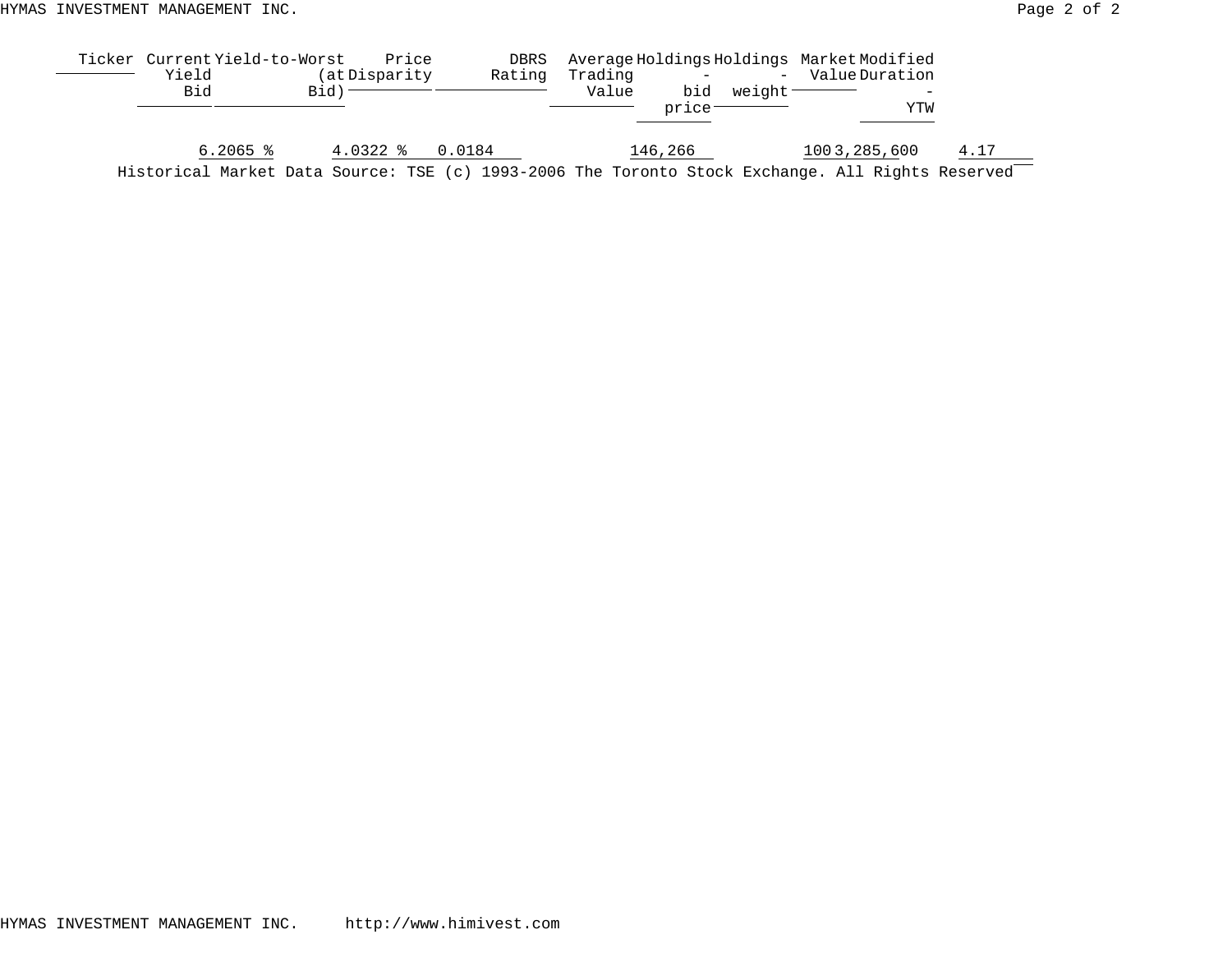HIMI Index - FloaterHIMI Account Number:J0000003

Data Source : Transaction Files

Evaluation Date : 1997-08-29

Evaluation Timing : Trade Date

| Ticker Current Yield-to-Worst |                        |  |                        |  | Price                              |            |         |                      | DBRS Average Holdings Holdings Market Modified |               |       |
|-------------------------------|------------------------|--|------------------------|--|------------------------------------|------------|---------|----------------------|------------------------------------------------|---------------|-------|
|                               | Yield                  |  | (at Disparity)         |  | Rating Trading                     | $\sim$ $-$ |         | - Value Duration     |                                                |               |       |
|                               | Bid                    |  | Bid) <sup>-</sup>      |  |                                    |            | Value   | bid                  | weight <sup>-</sup>                            |               |       |
|                               |                        |  |                        |  |                                    |            |         | price                |                                                |               | YTW   |
| TFC.PR.A3.7192 %              |                        |  | $3.7357$ $\frac{8}{5}$ |  | 1.5752 Pfd-2(low) 265,389 22.3500  |            |         |                      |                                                | 16 % 89,400   | 17.85 |
| TOC.PR.B3.5372 %              |                        |  | $3.5493$ $8$           |  | $-0.7673$                          |            |         | Pfd-2 67,984 23.5000 |                                                | 16 % 94,000   | 18.27 |
| AL.PR.F3.7500 %               |                        |  | $3.7574$ $\approx$     |  | $-0.0236Pfd-2(low)$ 91.573 23.7500 |            |         |                      | 17                                             | 895,000       | 17.87 |
| PWF.PR.A3.4563 %              |                        |  | $3.4510$ %             |  | $0.7553$ Pfd-1(low) 99,645 24.0500 |            |         |                      |                                                | 17 % 96,200   | 18.57 |
| CM.PR.E3.2973 %               |                        |  | $3.2993$ $8$           |  | 0.0000                             |            |         | Pfd-1 30,288 24.8500 |                                                | $17$ % 99,400 | 18.92 |
| AL.PR.E4.6752 %               |                        |  | $-18.4213$ %           |  | 2.9142 Pfd-2(low) 158,036 25.4000  |            |         |                      |                                                | 18 % 101,600  | 0.09  |
|                               | Cash                   |  |                        |  |                                    |            |         |                      | ႜ<br>$\Omega$                                  |               |       |
|                               | Dividends Due          |  |                        |  |                                    |            |         |                      | 0 %                                            |               |       |
|                               | Income Tax Due         |  |                        |  |                                    |            |         |                      | း န<br>$\Omega$                                |               |       |
|                               |                        |  | Capital Gains Tax Due  |  |                                    |            |         |                      | 0 %                                            |               |       |
|                               | $3.7465$ $\frac{8}{3}$ |  | $-0.3251$ %            |  | 0.7561                             |            | 117,214 |                      |                                                | 100 % 575,600 | 15.09 |